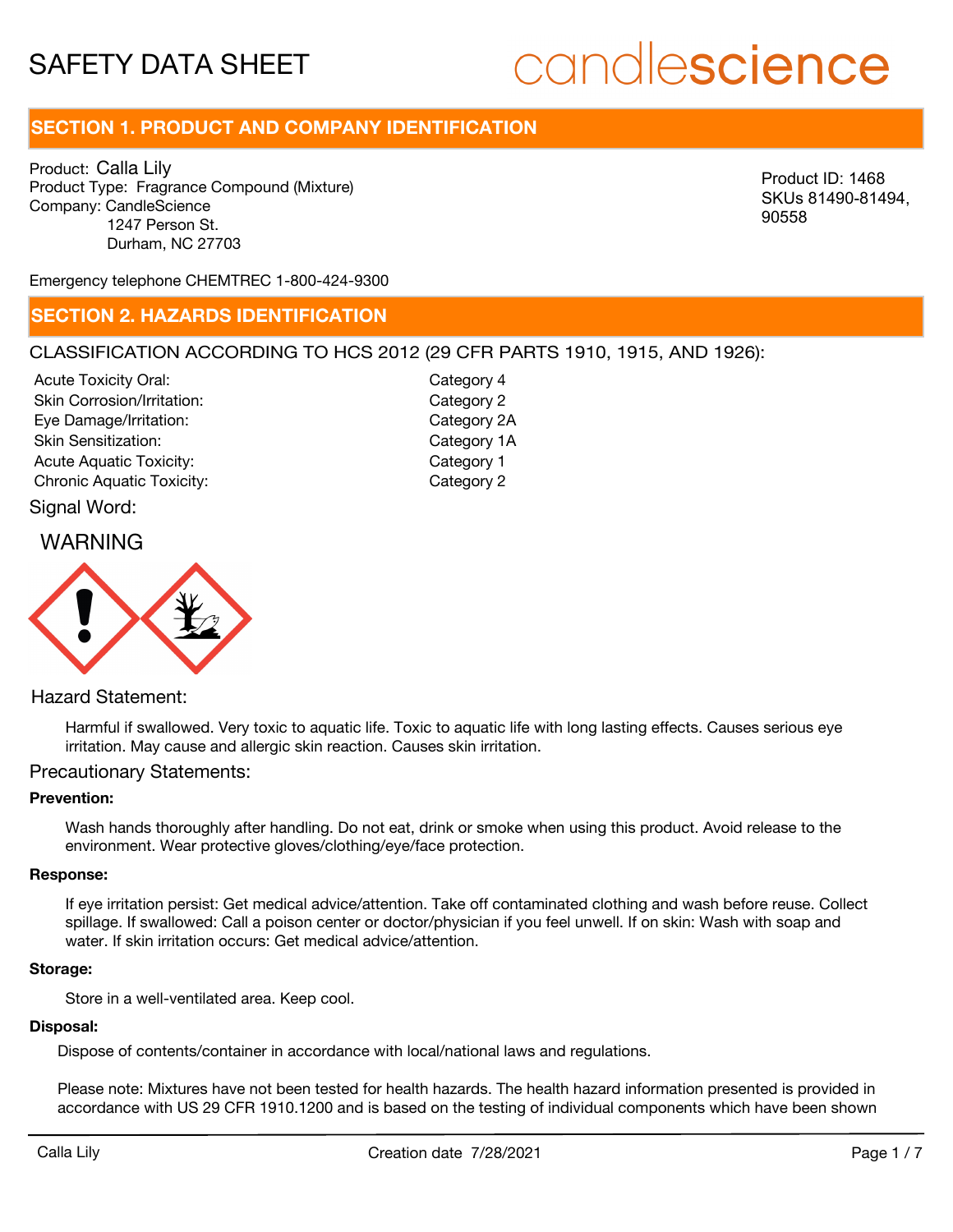# candlescience

to cause or may cause these health effects when tested at higher concentrations or at full strength.

### **SECTION 3. COMPOSITION/INFORMATION ON INGREDIENT**

| Hazardous components                          | CAS No.        | Weight %   |
|-----------------------------------------------|----------------|------------|
| Benzyl benzoate                               | 120-51-4       | $20 - 30$  |
| Benzyl salicylate                             | 118-58-1       | $20 - 30$  |
| Hexyl cinnamic aldehyde                       | $101 - 86 - 0$ | $10 - 20$  |
| Phenethyl alcohol                             | $60 - 12 - 8$  | $5 - 10$   |
| dl-Citronellol                                | 106-22-9       | $5 - 10$   |
| 2-Methyl-3-(p-isopropylphenyl)propionaldehyde | 103-95-7       | $1 - 5$    |
| Geranyl acetate                               | 105-87-3       | $1 - 5$    |
| Geraniol                                      | $106 - 24 - 1$ | $1 - 5$    |
| 2-Isobutyl-4-methyltetrahydro-2H-pyran-4-ol   | 63500-71-0     | $1 - 5$    |
| Nopyl acetate                                 | $128 - 51 - 8$ | $1 - 5$    |
| 2,4-dimethylcyclohex-3-ene-1-carbaldehyde     | 68039-49-6     | $\leq 1$   |
| ethyl linalool                                | 10339-55-6     | $\leq$ 1   |
| Allyl (3-methylbutoxy) acetate                | 67634-00-8     | $\leq$ 1   |
| Cinnamaldehyde                                | 104-55-2       | $\leq$ 1   |
| Eugenol                                       | $97 - 53 - 0$  | $\leq 1$   |
| Vanillin                                      | 121-33-5       | $\leq$ 1   |
| Orange oil                                    | 8008-57-9      | $\leq 1$   |
| 6-METHYL-5-HEPTEN-2-ONE                       | 110-93-0       | $\leq$ 1   |
| trans-Anethole                                | 4180-23-8      | $\leq 0.1$ |

## **SECTION 4. FIRST AID MEASURES**

#### Inhalation:

If inhaled, remove to fresh air. Seek medical attention immediately.

#### Skin contact:

Wash affected areas with soap and water. Seek medical advice if symptoms persist or develop. Remove contaminated clothes.

#### Eye contact:

Flush immediately with cold water for at least 15 minutes. Remove contact lenses. Seek medical advice if symptoms persist or develop.

#### Ingestion: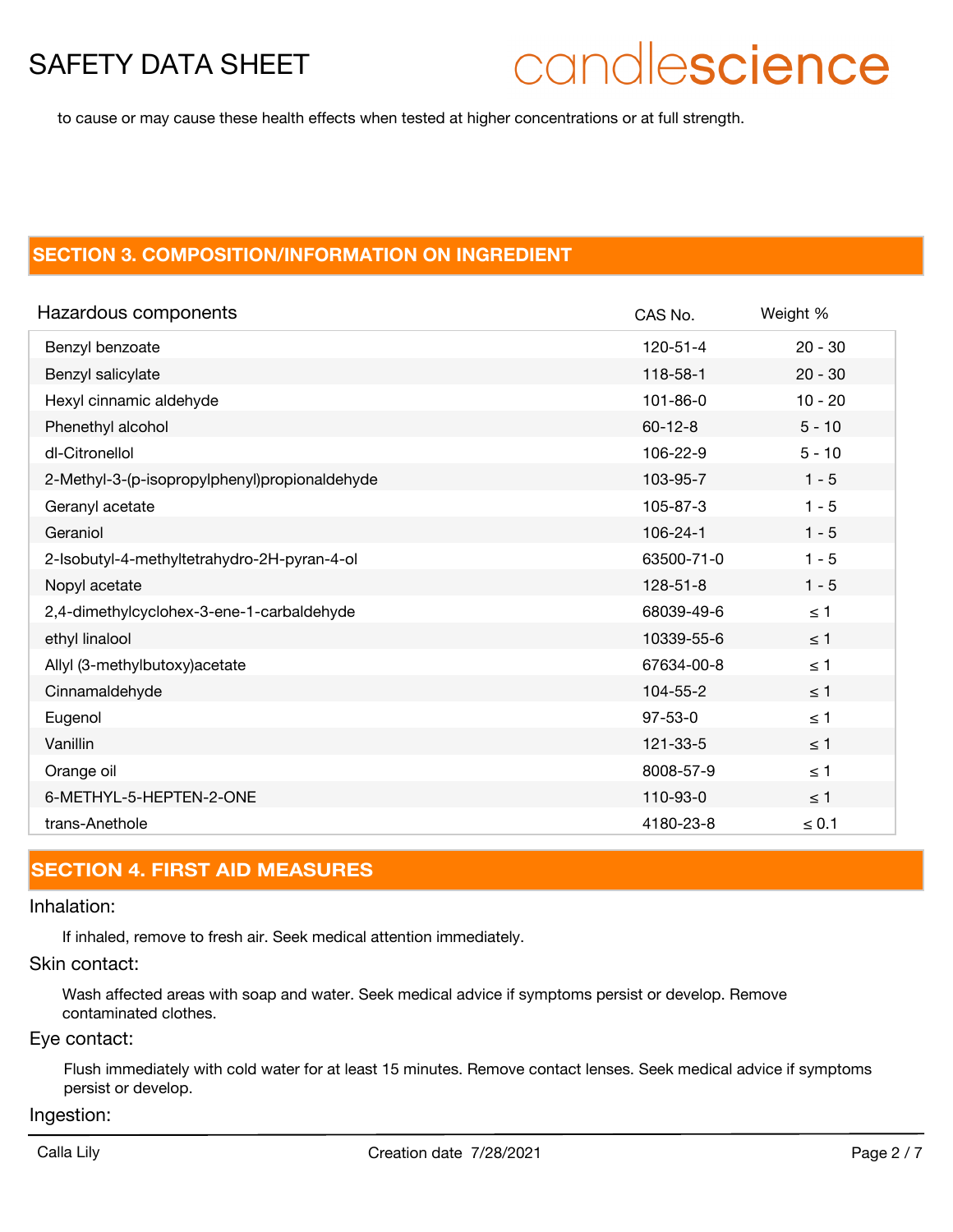# candlescience

Do not induce vomiting unless advised by poison control or physician. Never give anything by mouth to an unconscious person. Seek medical attention immediately. Rinse mouth with water.

#### Most important symptoms:

No additional information available.

Indication of immediate medical attention:

Treat symptomatically.

#### General information:

If medical advice/attention is needed, have this safety data sheet or label at hand and seek medical advice immediately.

### **SECTION 5. FIREFIGHTING MEASURES**

#### Suitable extinguishing media:

Foam, carbon dioxide, or dry chemical.

#### Unsuitable extinguishing media:

Avoid use of water in extinguishing fires.

#### Specific hazards:

During fire, gases hazardous to health may be formed. Do not allow run-off from fire fighting to enter drains or water courses.

#### Special fire fighting procedures:

Wear self-contained breathing apparatus for firefighting. Move containers from fire area if it can be done safely. Use water spray jet to protect personnel and to cool endangered containers.

## **SECTION 6. ACCIDENTAL RELEASE MEASURES**

#### Personal precautions, protective equipment and emergency procedures:

Evacuate personnel to safe areas. Remove all sources of ignition. Ensure adequate ventilation. Keep people away from and upwind of spill/leak. Wear appropriate protective equipment and clothing during clean-up.

#### Environmental precautions:

Do not allow to enter into soil/subsoil. Do not allow to enter into surface water or drains. Dispose of in accordance with local regulations. Local authorities should be advised if significant spillage cannot be contained.

#### Methods and materials for containment and cleaning up:

Soak up with inert absorbent material (e.g. sand, silica gel, vermiculite). Keep in suitable and closed containers for disposal. Clean contaminated floors and objects thoroughly while observing environmental regulations.

### **SECTION 7. HANDLING AND STORAGE**

#### Precautions for safe handling:

Avoid contact with skin and eyes. Avoid prolonged inhalation of vapors. Wash hands and other exposed areas with mild soap and water before eating, drinking or smoking and when leaving work. Handle in accordance with good industrial hygiene and safety practices.

#### Conditions for safe storage, including any incompatibilities:

Store in tightly closed and upright container in a cool, dry, ventilated area. Store away from light, heat, and sources of ignition.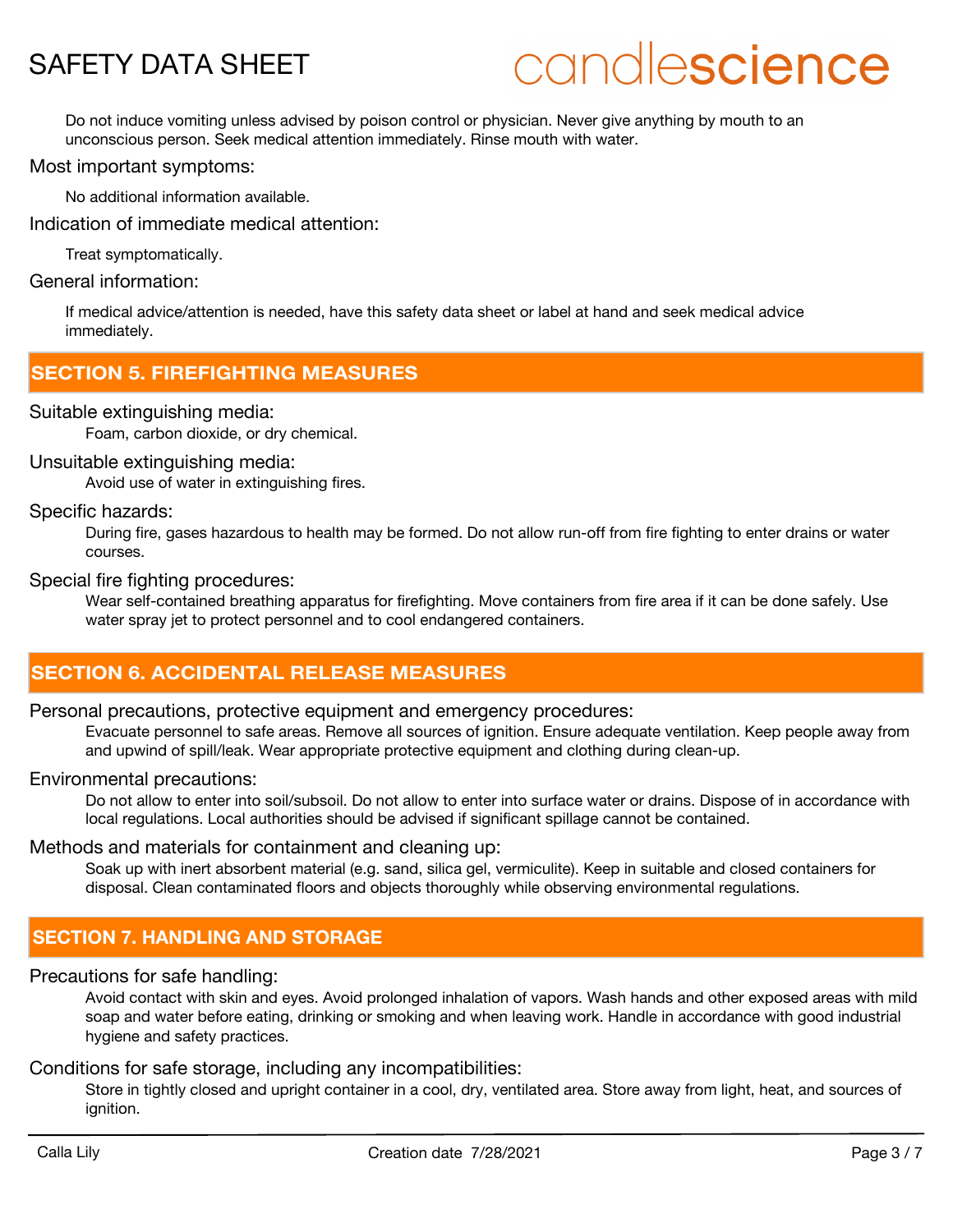# candlescience

## **SECTION 8. EXPOSURE CONTROLS/PERSONAL PROTECTION**

#### Exposure Guidelines:

ACGIH: dl-Citronellol (CAS 106-22-9) TWA 5 ppm

ACGIH: Geraniol (CAS 106-24-1) TWA 5 ppm

US WEEL: Vanillin (CAS 121-33-5) TWA 10 mg/m<sup>3</sup>

#### Appropriate Engineering Controls:

#### **Ventilation:**

Use engineering controls to maintain airborne levels below exposure limit requirements or guidelines. If there are no applicable exposure limit requirements or guidelines, use only with adequate ventilation. Local exhaust ventilation may be necessary for some operations.

#### Personal Protective Equipment:

#### **Eye protection:**

Ensure that eyewash stations and safety showers are close to the workstation location. Chemical resistant goggles must be worn.

#### **Hand protection:**

Wear chemical resistant gloves suitable for this material as determined by a hazard assessment. Gloves should be discarded and replaced if there is any indication of degradation or chemical breakthrough.

#### **Skin and body protection:**

Wear protective clothing suitable for this material as determined by a hazard assessment.

#### **Respiratory protection:**

Respiratory protection should be worn when workplace exposures exceed exposure limit requirements or guidelines. If there are no applicable exposure limits or guidelines, use an approved respirator where there is a potential for adverse effects, including but not limited to respiratory irritation or odor, where indicated or required by the exposure assessment. Selection of air-purifying or positive-pressure supplied air will depend on the results of the exposure assessment which includes an evaluation of the specific operations and the actual or potential airborne concentrations. The type of cartridge or filter to be used must be selected and approved for the chemical, class, or classes of chemicals likely to be encountered in the workplace. For emergency conditions, use an approved positive-pressure self-contained breathing apparatus.

#### **General hygiene considerations:**

Handle in accordance with good industrial hygiene and safety practice. Remove contaminated clothing and protective equipment before entering eating areas. Wash hands before breaks and immediately after handling the product.

### **SECTION 9. PHYSICAL AND CHEMICAL PROPERTIES**

|                 | N/A            |
|-----------------|----------------|
| Melting point:  | N/A            |
| pH:             | N/A            |
| Odor threshold: | N/A            |
| Odor:           | Characteristic |
| Color:          | Yellow         |
| Appearance:     | Liquid         |
|                 |                |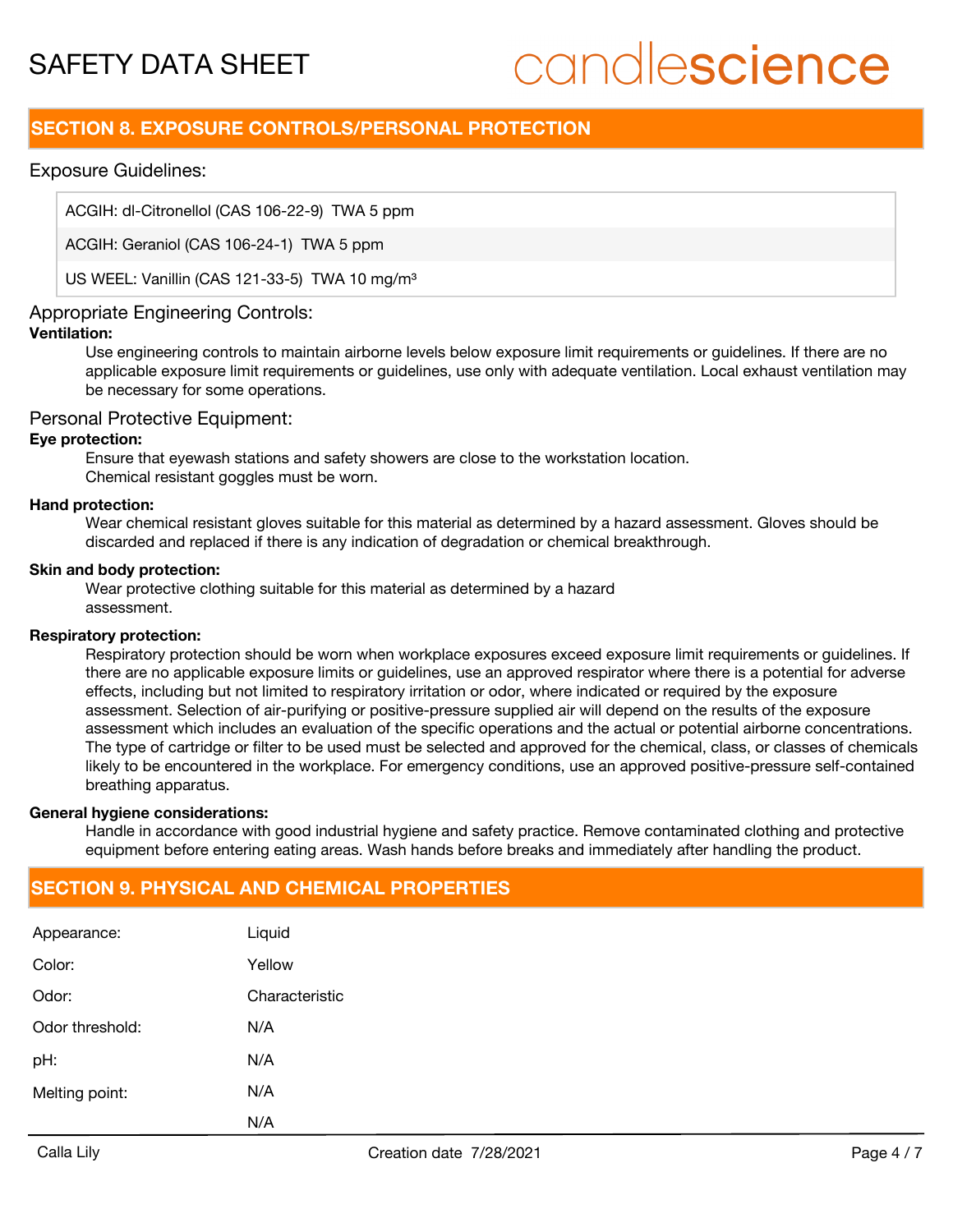# candlescience

| Boiling point: |  |
|----------------|--|
|                |  |

| Flashpoint:                                          | 100 °C<br>212 $\degree$ F             |  |
|------------------------------------------------------|---------------------------------------|--|
| Evaporation Rate (Butyl Acetate = 1): $N/A$          |                                       |  |
| Flammability (solid, gas):                           | N/A                                   |  |
| Upper lower flammability or explosive limits:<br>N/A |                                       |  |
| Vapor density (Air=1):                               | >1                                    |  |
| Vapor pressure:                                      | 0.016 mm Hg @ 20°C (calculated value) |  |
| Specific gravity (H2O=1):                            | 1.050                                 |  |
| Solubility in water:                                 | No                                    |  |
| Solubility in other solvents:                        | N/A                                   |  |
| Partition coefficient: n-octanol/water:              | N/A                                   |  |
| Auto-ignition temperature:                           | N/A                                   |  |
| Decomposition temperature:                           | N/A                                   |  |
| Kinematic viscosity:                                 | N/A                                   |  |
| Dynamic viscosity:                                   | N/A                                   |  |
| Explosive properties:                                | N/A                                   |  |
| Oxidizing properties:                                | N/A                                   |  |
| Refractive index:                                    | N/A                                   |  |

## **SECTION 10. STABILITY AND REACTIVITY**

#### **Chemical stability:**

The product is stable and non-reactive under normal conditions of use, storage and transport.

#### **Possibility of hazardous reactions:**

Material is stable under normal conditions.

#### **Conditions to avoid:**

Heat, flames and sparks. Temperature extremes and direct sunlight.

#### **Incompatible materials:**

Strong oxidizing agents. Strong acids. Strong Bases.

#### **Hazardous decomposition products:**

No hazardous decomposition products are known.

### **SECTION 11. TOXICOLOGICAL INFORMATION**

#### **Acute oral toxicity:**

ATE >1000 mg/kg, ≤2000 mg/kg

#### **Acute dermal toxicity:**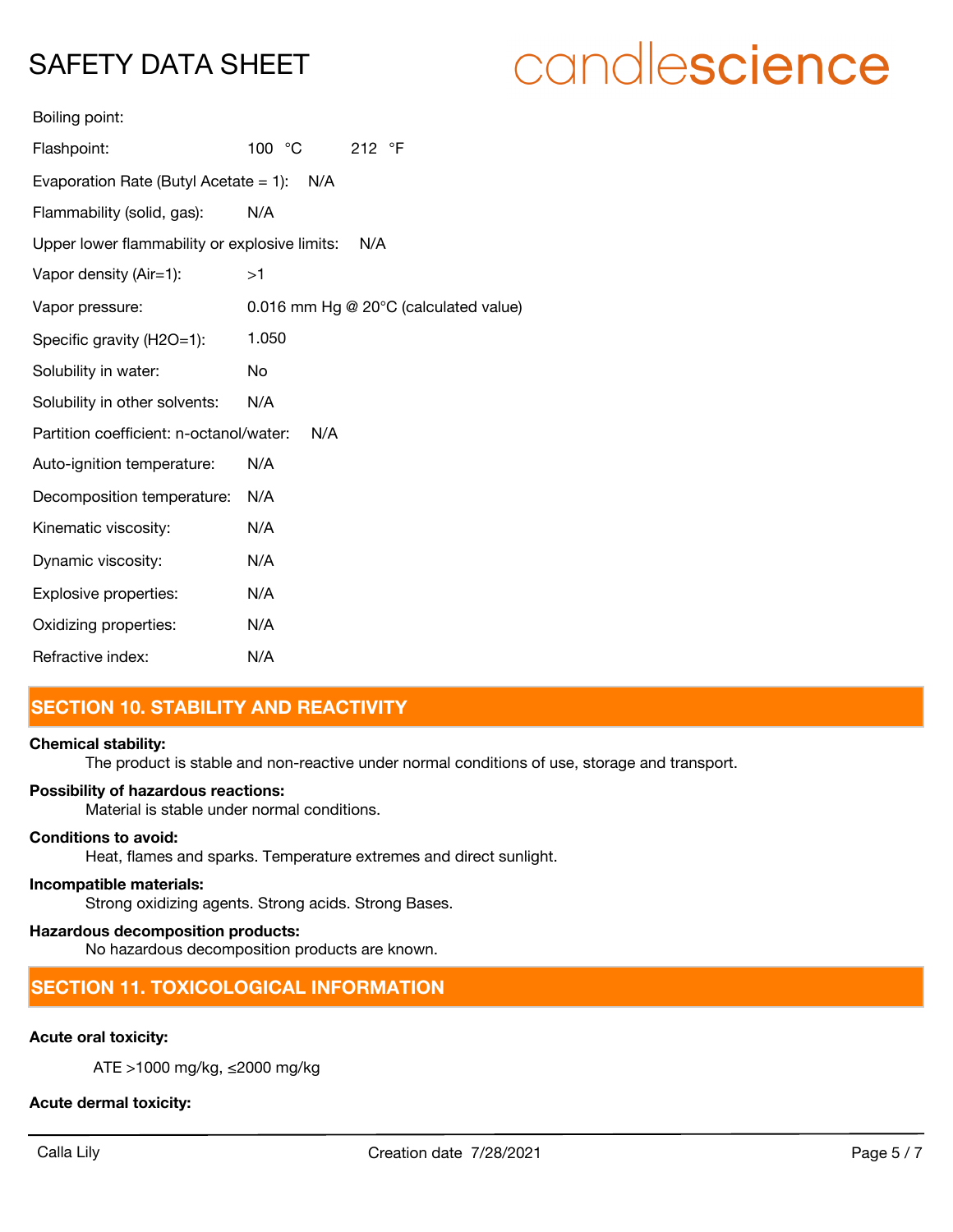# candlescience

N/A

#### **Acute inhalation toxicity:**

N/A

#### **Skin corrosion/irritation:**

Causes skin irritation

#### **Serious eye damage/eye irritation:**

Causes serious eye irritation

#### **Respiratory or skin sensitization:**

May cause an allergic skin reaction

#### **Mutagenicity:**

N/A

#### **Reproductive toxicity:**

N/A

#### **Carcinogenicity:**

N/A

Please note: Mixtures have not been tested for health hazards. The health hazard information presented is provided in accordance with US 29 CFR 1910.1200 and is based on the testing of individual components which have been shown to cause or may cause these health effects when tested at higher concentrations or at full strength.

## **SECTION 12. ECOLOGICAL INFORMATION**

#### **Ecotoxicity:**

Very toxic to aquatic life with long lasting effects

#### **Persistence and Degradability:**

N/A

#### **Bioaccumulation:**

N/A

#### **Other Adverse Effects:**

N/A

# **SECTION 13. DISPOSAL CONSIDERATIONS**

#### **Disposal instructions:**

Collect and reclaim or dispose in sealed containers at licensed waste disposal site. Do not allow this material to drain into sewers/water supplies. Do not contaminate ponds, waterways or ditches with chemical or used container. Dispose of contents/container in accordance with local/regional/national/international regulations.

### **Local disposal regulations:**

Dispose in accordance with all applicable regulations.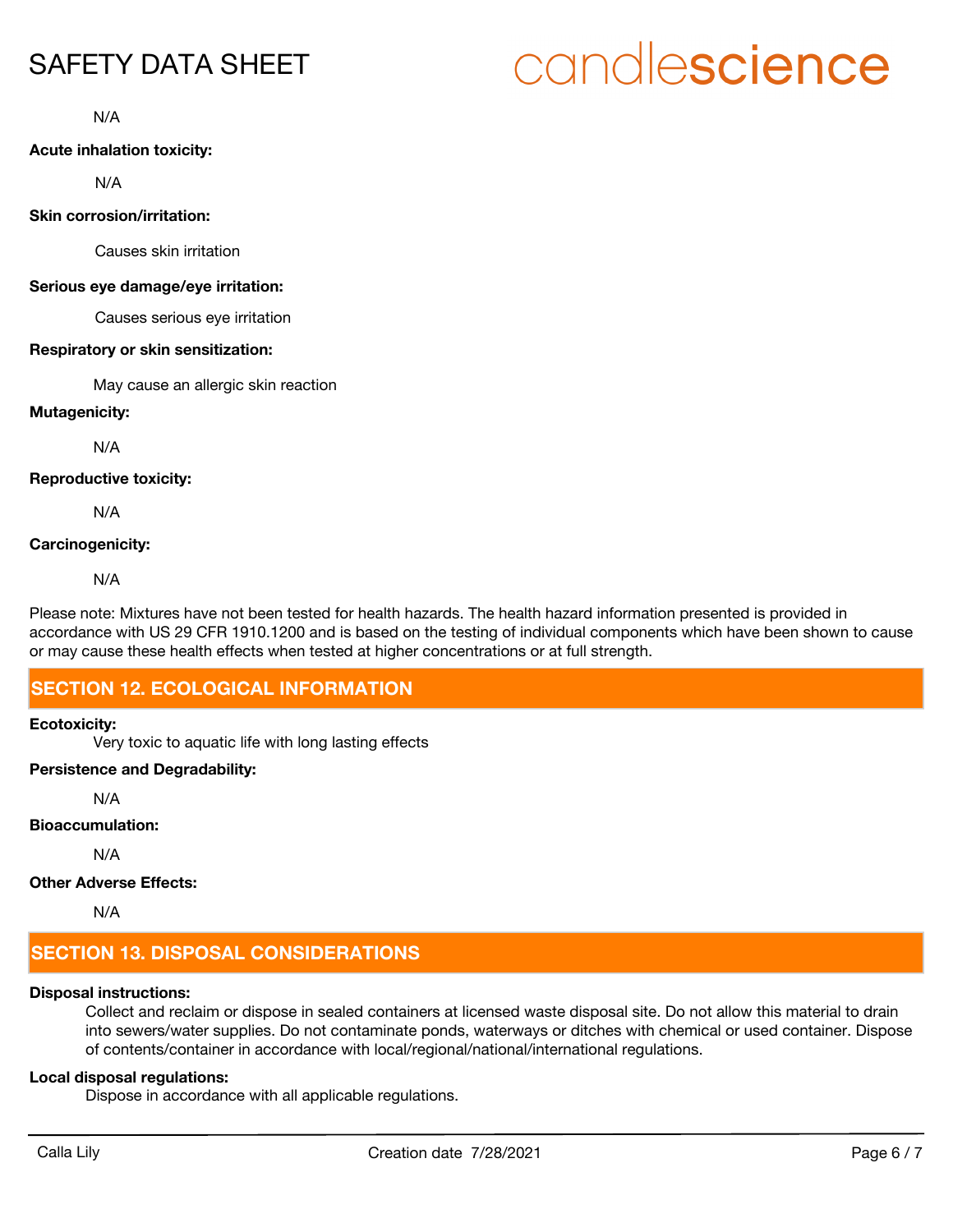# candlescience

#### **Hazardous waste code:**

The waste code should be assigned in discussion between the user, the producer and the waste disposal company.

#### **Waste from residues/unused products:**

Dispose of in accordance with local regulations. Empty containers or liners may retain some product residues. This material and its container must be disposed of in a safe manner.

#### **Contaminated packaging:**

Since emptied containers may retain product residue, follow label warnings even after container is emptied. Empty containers should be taken to an approved waste handling site for recycling or disposal.

| <b>SECTION 14. TRANSPORT INFORMATION</b> |  |  |  |
|------------------------------------------|--|--|--|
|                                          |  |  |  |
|                                          |  |  |  |

| <b>IATA UN Number:</b>               | <b>UN 3082</b>                                                    |
|--------------------------------------|-------------------------------------------------------------------|
| <b>IATA UN Proper Shipping Name:</b> | Environmentally hazardous substance, Liquid NOS (BENZYL BENZOATE) |
| <b>IATA Transport Hazard Class:</b>  | 9                                                                 |
| <b>IATA Packing group:</b>           | III                                                               |
| <b>IATA Environmental Hazards:</b>   | N/A                                                               |
| <b>IATA ERG Codes:</b>               | N/A                                                               |
| <b>IATA Special Precautions:</b>     | N/A                                                               |
| <b>IATA Other Information:</b>       | N/A                                                               |
| <b>IMDG UN Number:</b>               | <b>UN 3082</b>                                                    |
| <b>IMDG UN Proper Shipping Name:</b> | Environmentally hazardous substance, Liquid NOS (BENZYL BENZOATE) |
| <b>IMDG Transport Hazard Class:</b>  | 9                                                                 |
| <b>IMDG Packing Group:</b>           | III                                                               |
| <b>IMDG Environmental Hazards:</b>   | N/A                                                               |
| <b>IMDG EMS:</b>                     | N/A                                                               |
| <b>IMDG Special Precautions:</b>     | N/A                                                               |
| <b>IMDG Transport in Bulk:</b>       | N/A                                                               |

# **SECTION 15. REGULATORY INFORMATION**

#### **TSCA:**

All components of this product are listed or excluded from listing on the TSCA inventory.

# **SECTION 16. OTHER INFORMATION**

The information and recommendations contained in this data sheet represent, to the best of CandleScience's knowledge and belief, an accurate and reliable representation as the known data for this material. Since the conditions for use, handling, storage and disposal of this product are beyond CandleScience's control, it is the user's responsibility both to determine safe conditions for use of this product and to assume liability for loss, injury, damage or expense arising out of the product's improper use. No warranty, expressed or implied, regarding the product described herein shall be created by or inferred from any statement or